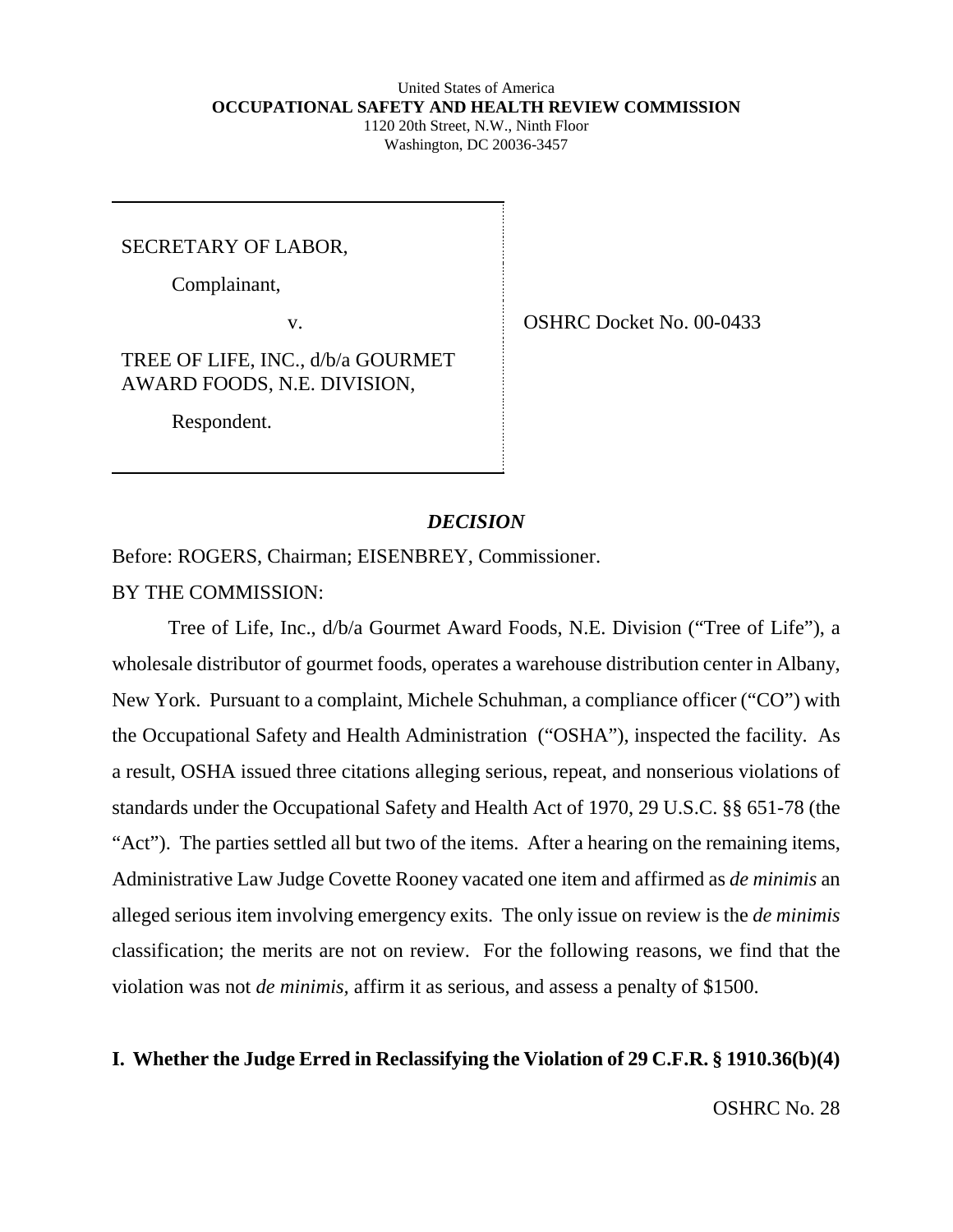#### **as** *De Minimis.*

Tree of Life's facility consisted of two large warehouse buildings stocked with packaged food items ready for shipment. Citation 1, Item 3 alleges that in Warehouse Building 4294, "Exit door near the battery charging area was locked," and that the "South/West exit door was stuck in such a way that it could not be opened without a lot of force," in violation of 29 C.F.R. § 1910.36(b)(4).<sup>1</sup>

CO Schuhman testified that the door near the battery charging station would not open even when she "[u]sed the weight of [her] body"<sup>2</sup> when pushing the panic bar handle with her hand and putting her shoulder against the door. She added that she informed management that it would not open, "[a]nd then at that . . . point they opened it. . . . with a key." Safety and sanitation supervisor Theresa Boening, who accompanied CO Schuhman during the inspection, admitted that the CO was unable to open the door, but testified that management opened the door after the inspection, without the CO present. Boening stated that she examined the door after the CO left the facility and that she was able to open it by throwing her "hip into the door . . . . [o]nto the crash bar." Boening added that the door is

<sup>1</sup>The cited standard provides:

#### **§ 1910.36 Means of Egress**

(b) *Fundamental requirements.*

. . .

. . .

(4) In every building or structure exits shall be so arranged and maintained as to provide free and unobstructed egress from all parts of the building or structure at all times when it is occupied. No lock or fastening to prevent free escape from the inside of any building shall be installed except in mental, penal, or corrective institutions where supervisory personnel is continually on duty and effective provisions are made to remove occupants in case of fire or other emergency.

 $2$ CO Schuhman testified that at the time of the inspection, she weighed approximately 243 pounds.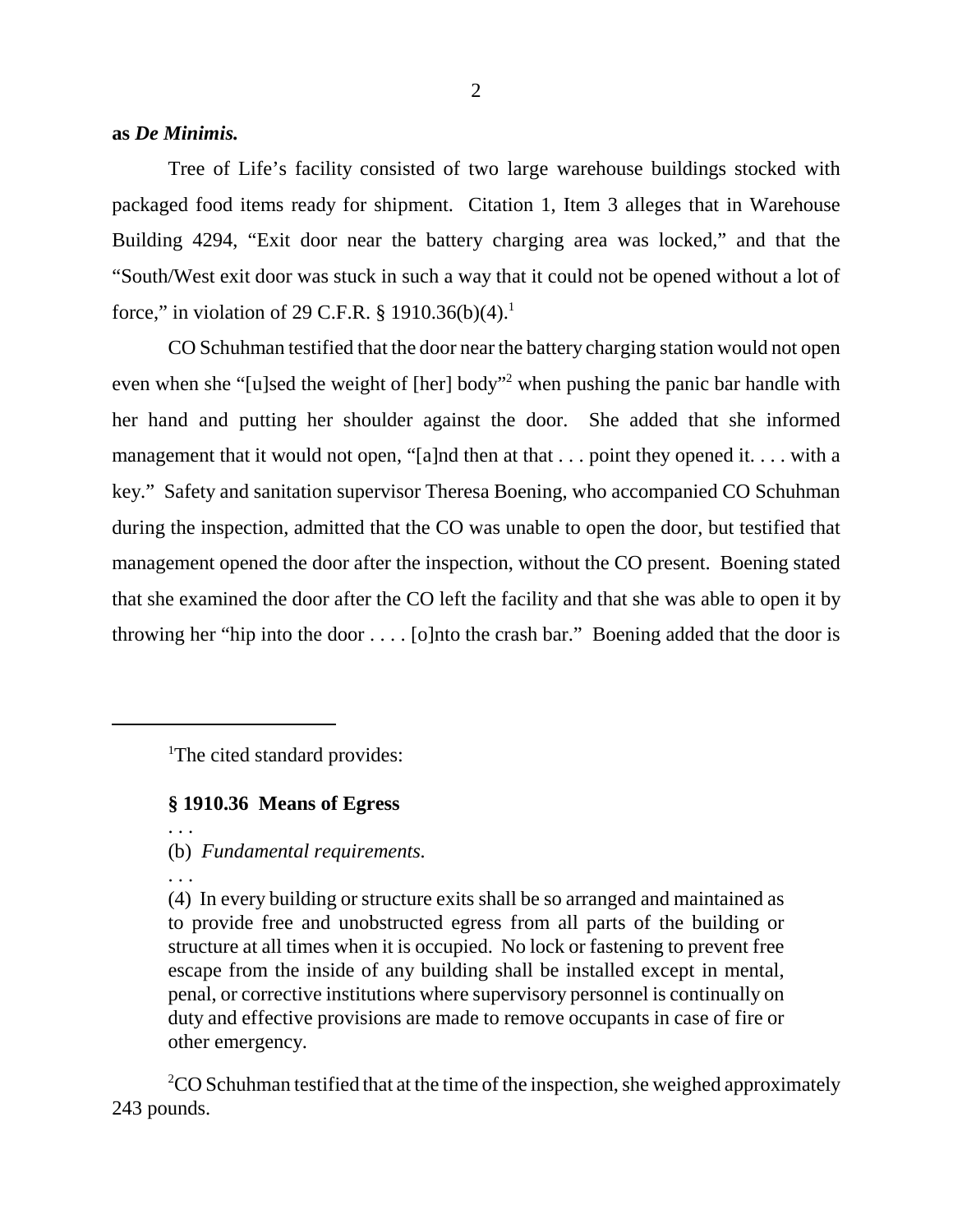not equipped with a lock and that the key was used merely to "reset the crash bar."<sup>3</sup> Joseph Sevrie, the lead maintenance porter, did not accompany the CO during the inspection, but corroborated Boening's testimony that the door was not equipped with a lock and that a key could only be used to reset the panic bar mechanism.

In regard to the southwest exit door, the CO testified that she pressed on the handle and then threw her body weight into the door three times "simulating someone trying . . . to . . . anxiously get out of the building," but the door would not open. She added that a management official subsequently tried the door twice before it opened. Her testimony was corroborated by Raymond Moye, the union shop steward who accompanied her during the inspection. In contrast, however, Boening, who testified that the southwest exit door "was a little more difficult to get open," stated that the CO "put a little weight into the door but it did open." Boening added that she opened the door after the inspection without any trouble, but she admitted that the door was no longer "stuck" after the CO opened it.

The judge affirmed a violation based on the fact that the doors were not easily opened. She found that "while the first door was not in fact locked[,] it nonetheless was not easily opened," and that the "second door did not open easily and that force was required to open it." She held that "the doors did not provide 'free and unobstructed egress' as required by the standard," but noted that they "did in fact open at the time of the inspection." As a result, she concluded that "the violation was technical in nature and that it had a negligible relationship to employee safety and health," and she thus classified it as *de minimis.*

We disagree. Section 9(a) of the Act indicates that violations are *de minimis* when they "have no direct or immediate relationship to safety or health." 29 U.S.C. § 658(a). "A violation should be classified as *de minimis* when there is technical noncompliance with a standard but the violation has such a negligible relationship to the safety or health of

 $3B$  bening stated that after opening an emergency exit, a key must be used to reset the crash bar or the door "will not stay closed." She stated that if the panic bar is not reset with the key, the door can be opened. She admitted that it was possible for the key device to malfunction.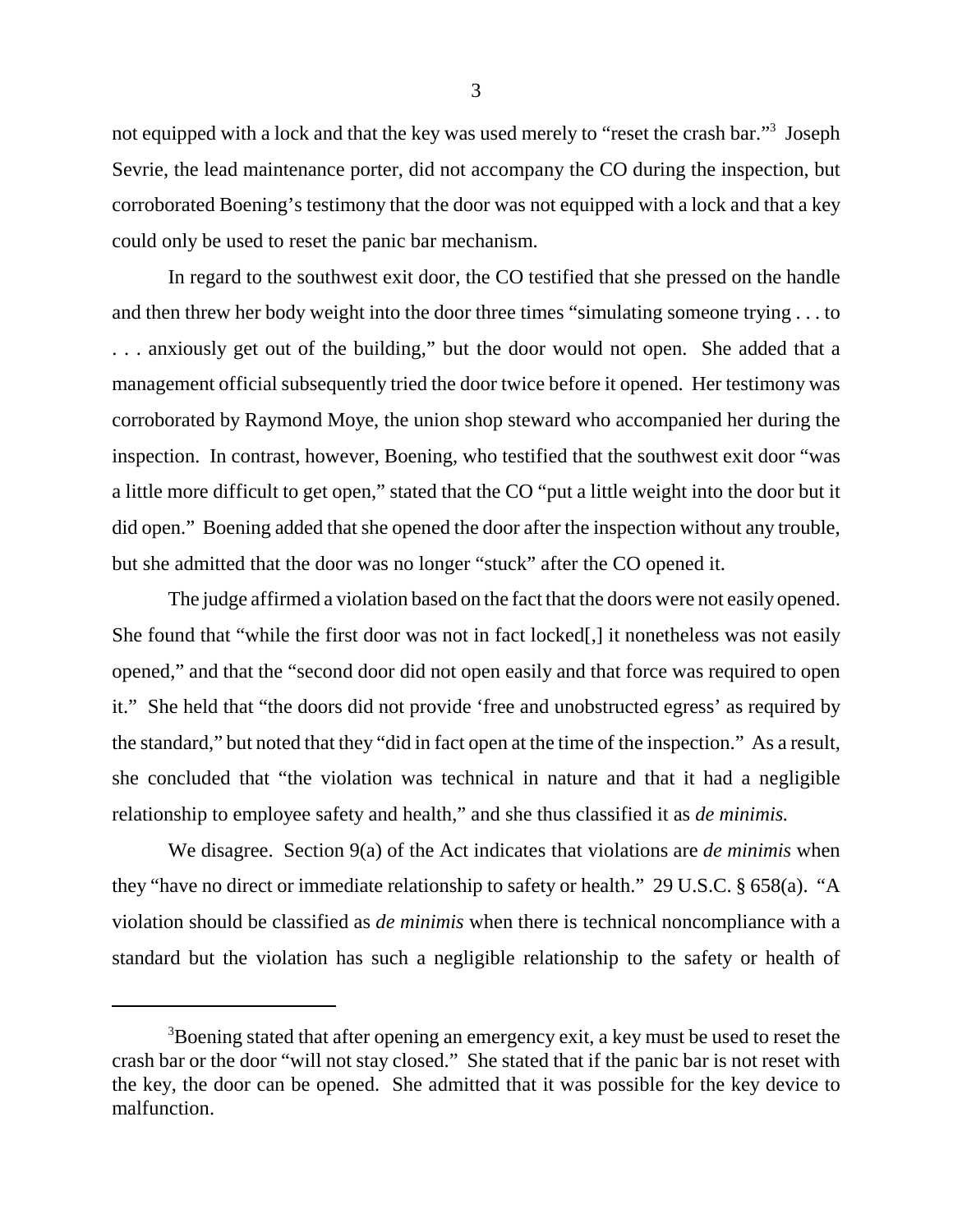employees that it is not appropriate to order abatement or assess a penalty." *See Whiting-Turner Contracting Co.,* 13 BNA OSHC 2155, 2156, 1987-90 CCH OSHD ¶ 28,501, p. 37,771 (No. 87-1238, 1989). This violation does not have a negligible relationship to the health and safety of employees. The standard cited here requires that exits provide free and unobstructed egress. The failure of these emergency exit doors to open immediately when reasonable pressure was applied could have prevented free and unobstructed egress from the warehouse in the event of a fire or other emergency necessitating prompt evacuation. Such a hazard is not "so trifling that an abatement order would not significantly promote the objectives of the Act." *Hackney/Brighton Corp.,* 15 BNA OSHC 1884, 1887, 1991-93 CCH OSHD ¶ 29,815, p. 40,617 (No. 88-610, 1992). We therefore find that the judge erred in classifying the violation as *de minimis.*<sup>4</sup>

Furthermore, we find that the violation was serious as alleged. Under Commission precedent, a violation is serious if, in the event of an accident, there is a "substantial probability that the result would be death or serious physical harm." *Id.* at 1886, 1991-93 CCH OSHD at p. 40,617. A serious violation only requires proof that the harm "could have occurred." *Dec-Tam Corp.,* 15 BNA OSHC 2072, 2077, 1991-93 CCH OSHD ¶ 29,942, p. 40,918 (No. 88-523, 1993); *see Hackney/Brighton,* 15 BNA OSHC at 1886, 1991-93 CCH OSHD at p. 40,617. Here, the CO testified that "the result[ant] injury could be a serious one which could be smoke inhalation, which could result in damage [d] organs due to deprivation of oxygen or to death." Clearly, burns, smoke inhalation, and other potential injuries caused by delays in exiting the workplace during an emergency fall within the meaning of "serious

<sup>&</sup>lt;sup>4</sup>Tree of Life cites an unreviewed judge's decision affirming a violation under the cited standard as *de minimis*. Unreviewed judges' decisions do not constitute precedent binding upon the Commission. *See Leone Constr. Co.,* 3 BNA OSHC 1979, 1981, 1975-76 CCH OSHD ¶ 20,387, p. 24,322 (No. 4090, 1976). Moreover, we note that the exit item there was subsequently settled as "other than serious" with no penalty as part of a partial settlement agreement. *Oberdorfer Indus.,* No. 97-0469 (consolidated) (Feb. 12, 1999) (and documents discussed therein). A number of other items in that case are still pending on review before the Commission.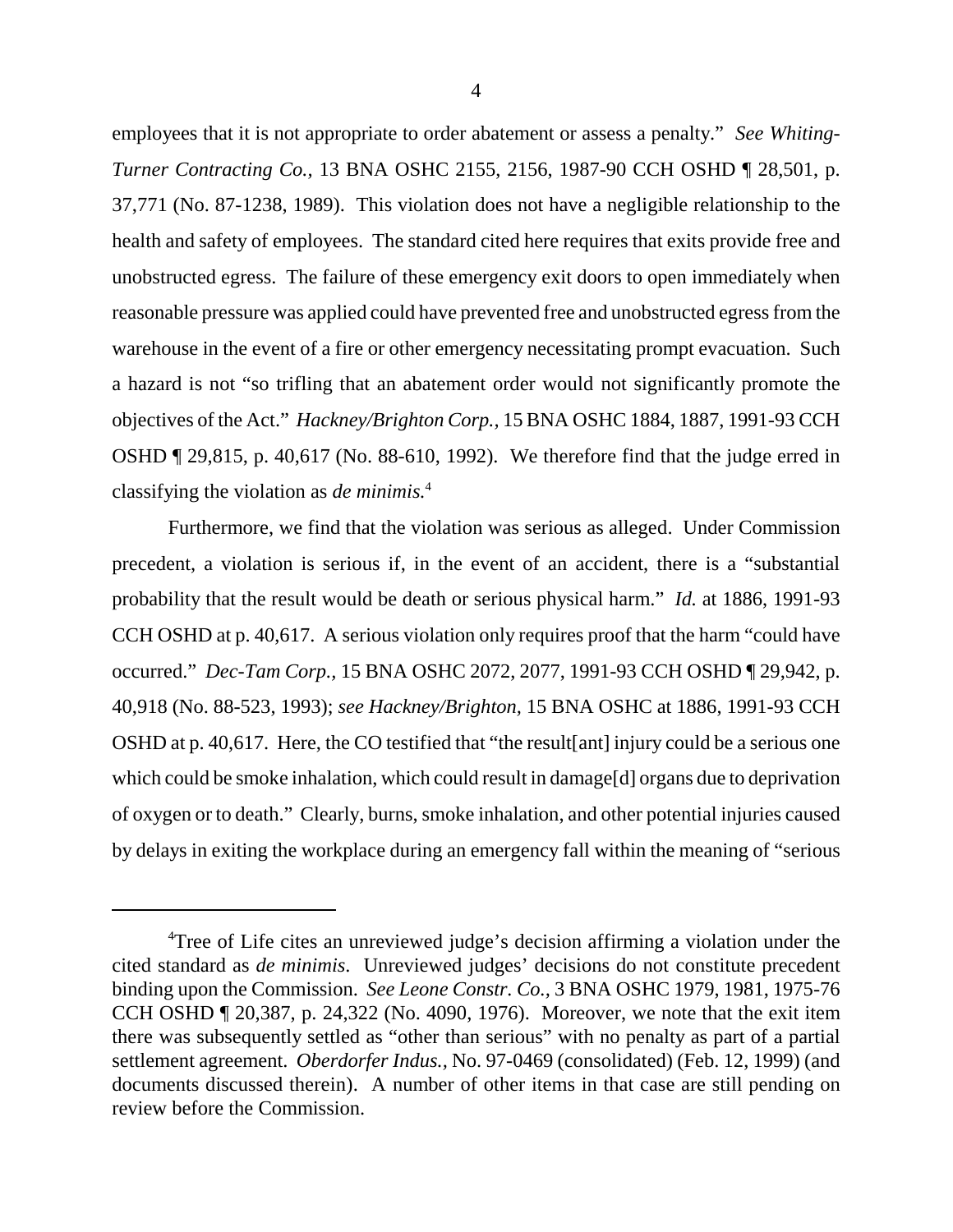physical harm." *See Jeanette M. Gould d/b/a Gould Publications,* 16 BNA OSHC 1923, 1925, 1993-95 CCH OSHD ¶ 30,502, p. 42,153 (No. 89- 2033, 1994) (affirming a serious violation of section  $1910.36(b)(4)$ .

#### **II. Penalty**

Section 17(j) of the Act mandates that the Commission give "due consideration . . . to the appropriateness of the penalty with respect to the size of the business of the employer being charged, the gravity of the violation, the good faith of the employer, and the history of previous violations." 29 U.S.C. § 666(j). "These factors are not necessarily accorded equal weight; generally speaking, the gravity of a violation is the primary element in the penalty assessment." *J.A. Jones Constr. Co.,* 15 BNA OSHC 2201, 2214, 1991-93 CCH OSHD ¶ 29,964, p. 41,033 (No. 87-2059, 1993). "The gravity of a particular violation depends on such matters as the number of employees exposed, the duration of the exposure, the precautions taken against injury, and the likelihood that any injury would result." *Id.*

CO Schuhman testified that she proposed a "gravity-based" penalty of \$1500 for this item. She "assigned a low probability and a low severity taking into consideration the fact that they had other exit doors throughout the whole facility that did not have problems." She declined to make any adjustments for size, good faith, or history. Because the judge found the violation to be *de minimis,* she did not assess a penalty.

In our view, the evidence shows that the gravity of the violation is moderately low. The record showed that the doors could be opened, albeit with the use of force, and as the compliance officer testified, there were other exit doors in the facility. Tree of Life is a large employer with approximately 3500 employees at 19 distribution centers. In regard to history, the record shows that in 1998, OSHA issued citations to Tree of Life's Albany facility.<sup>5</sup> The record does not contain specific evidence regarding good faith. On balance, therefore, we find that the proposed penalty of \$1500 is appropriate.

<sup>5</sup> One item was withdrawn, and three others were settled.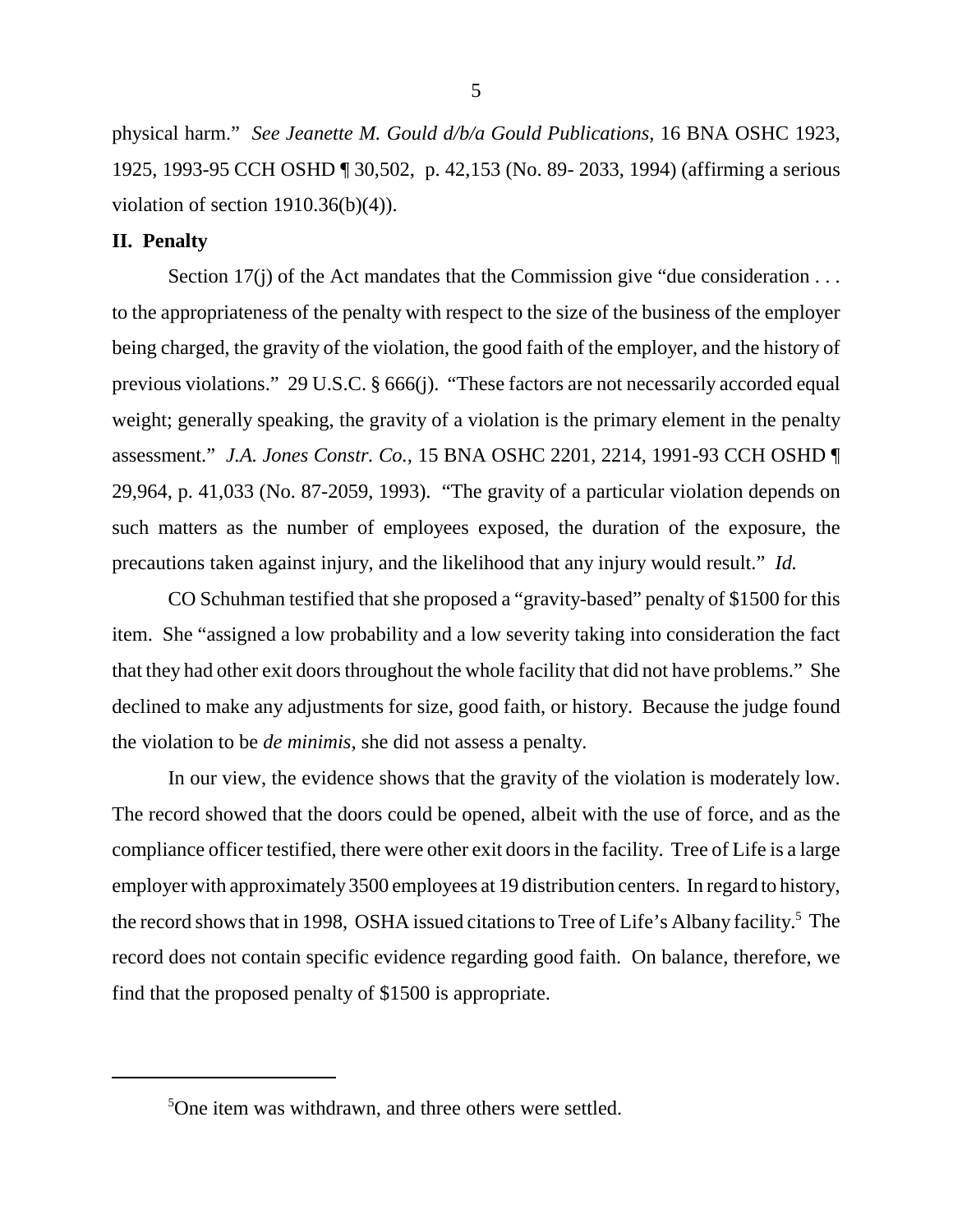# **III. Order**

For the reasons set forth above, we affirm the violation of 29 C.F.R. § 1910.36(b)(4) as serious and assess a penalty of \$1500.

> /s/  $\overline{a}$

 Thomasina V. Rogers Chairman

 $/s/$ 

Ross Eisenbrey Commissioner

Date: September 28, 2001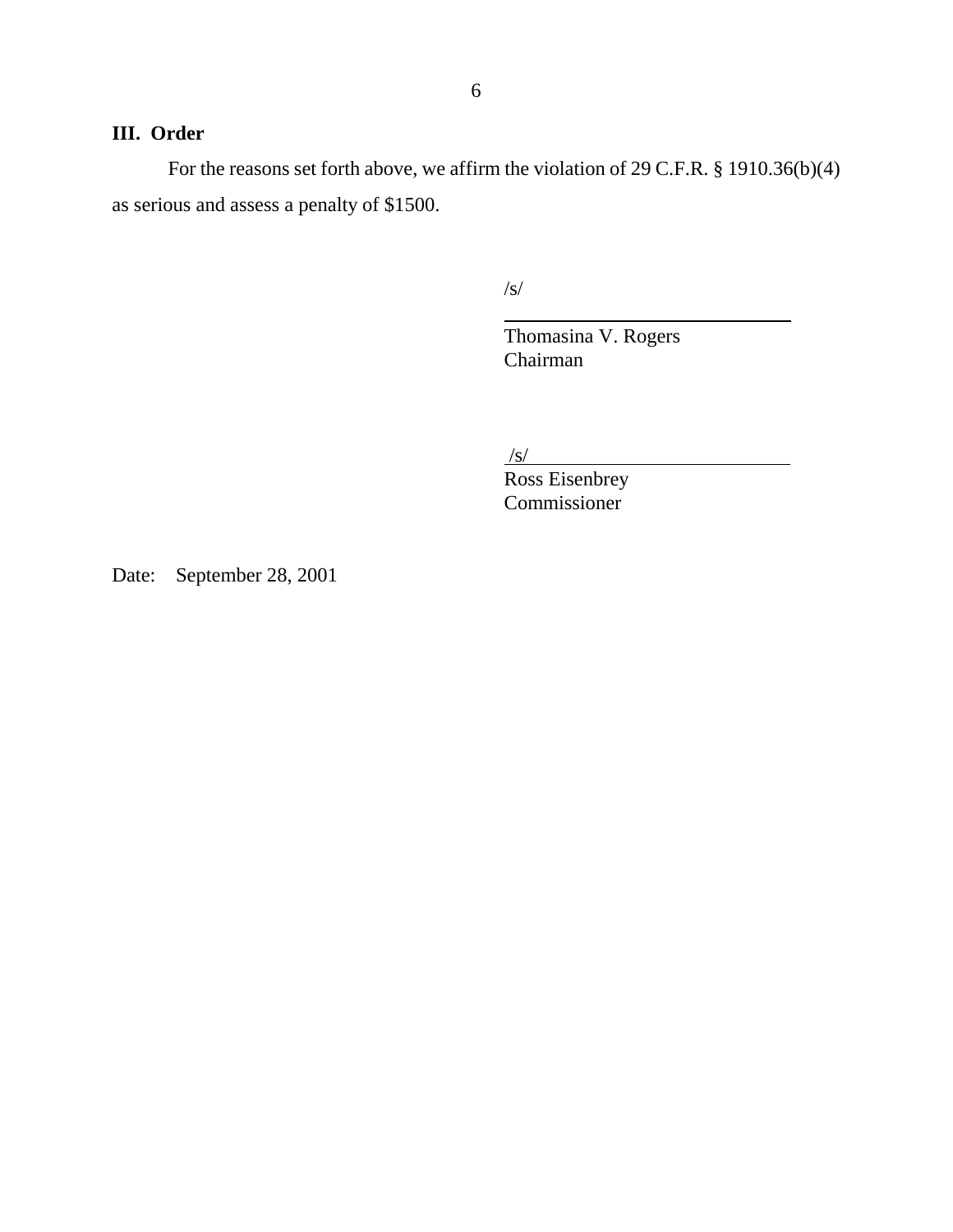#### United States of America **OCCUPATIONAL SAFETY AND HEALTH REVIEW COMMISSION** 1120 20th Street, N.W., Ninth Floor Washington, DC 20036-3457

SECRETARY OF LABOR,

Complainant,

TREE OF LIFE, INC., d/b/a GOURMET AWARD FOODS, NE DIVISION,

Respondent.

Appearances:

Marc G. Sheris, Esquire Mary W. Jarrett, Esquire U.S. Department of Labor Jacksonville, Florida New York, New York

Office of the Solicitor Coffman, Coleman, Andrews & Grogan

Before: Administrative Law Judge Covette Rooney

## *DECISION AND ORDER*

This proceeding is before the Occupational Safety and Health Review Commission ("the Commission") pursuant to section 10(c) of the Occupational Safety and Health Act of 1970, 29 U.S.C. § 651 *et seq*. ("the Act"). Respondent, Tree of Life, Inc., d/b/a Gourmet Award Foods, NE Division, is a wholesale distributor of specialty foods. (Tr. 144). Respondent admits that it is an employer engaged in a business affecting commerce and that it is subject to the requirements of the Act. At all times relevant to this action, Respondent maintained a work site at 4294 Albany Street, Albany, New York.

The Occupational Safety and Health Administration ("OSHA") conducted an inspection of Respondent's work site from December 21, 1999 to January 21, 2000, and, as a result, issued citations alleging serious, repeat and "other" violations. Specifically, Citation

v. COSHRC DOCKET NO.00-0433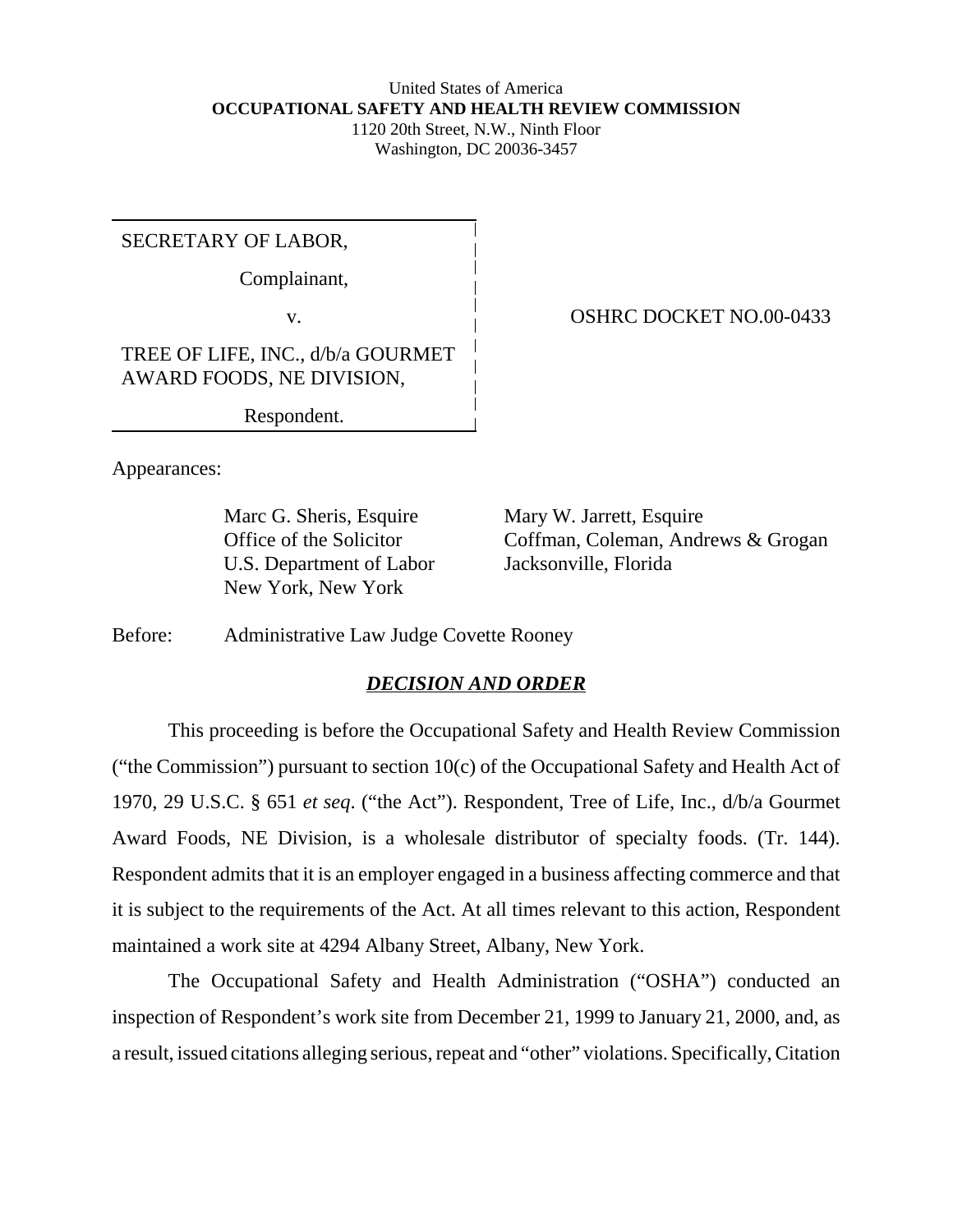1 alleged 11 serious violation, Citation 2 alleged two repeat violations, and Citation 3 alleged five "other" violations. The total proposed penalty for the citations was \$34,200.00.

Respondent timely contested the citations and proposed penalties, and a hearing was held in Albany, New York on January 31, 2001. At the start of the hearing, counsel for the parties informed the court that a settlement had been reached resolving all of the items except for Items 3 and 4 of Serious Citation  $1<sup>6</sup>$  (Tr. 6). The hearing thus involved only these two items, which allege violations relating to exit doors and protective footwear, respectively. The parties have briefed the issues in this regard, and this matter is ready for disposition.

## *Background*

Respondent's facility consisted of two large warehouse buildings.<sup>7</sup> The buildings had numerous aisles with racks 25 to 30 feet high stocked with canned, jarred and packaged goods. Like goods were usually either boxed or "shrink wrapped" together in "cases." Most cases held six to 12 items, but some held up to 48 items, and while the average weight of an item was 4 pounds, some items, such as bagged rice, could weigh 50 to 100 pounds.<sup>8</sup> Filling an order involved selecting goods from the racks and placing them on a pallet, and an order could include only a few items from a case or up to a half or a full case.<sup>9</sup> To fill an order, an

<sup>6</sup> On February 2, 2001, counsel for the parties submitted to the court a signed Partial Stipulated Settlement and Order. The terms of the settlement were approved in a separate order.

<sup>&</sup>lt;sup>7</sup>When OSHA conducted its inspection, Respondent had approximately 180 employees who worked in three shifts; the largest, the day shift, had 75 to 80 employees. In March of 2000, Respondent moved into a larger space, which has allowed it to operate with less equipment and fewer employees and to more evenly distribute the work among the three shifts; as a result, there is now less congestion in the facility. However, the procedures for loading and unloading goods, described below, have remained essentially the same. (Tr. 140- 44, 152-53).

<sup>&</sup>lt;sup>8</sup>The weight of the items in about 85 percent of orders filled was 20 pounds or less, about 5 percent was over 30 pounds, and 1 to 2 percent was 50 pounds or more. (Tr. 134, 145-46).

<sup>&</sup>lt;sup>9</sup>A pallet is a flat wooden piece designed for holding stock. The types of pallets used at the facility weighed anywhere from 20 to 35 pounds. (Tr. 43, 104, 151; C-3).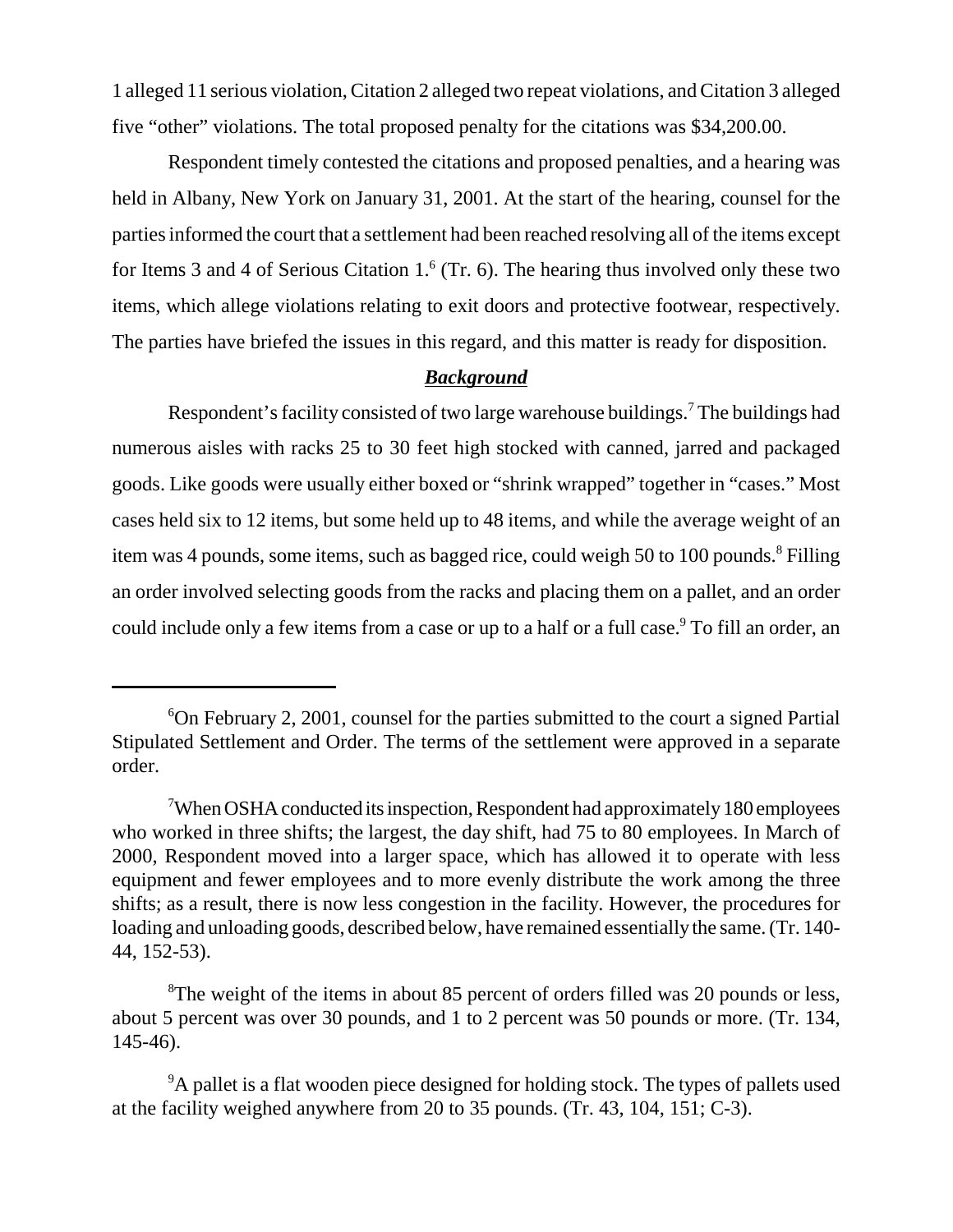employee would manually take from the racks goods that were located up to the shoulder or chin level.<sup>10</sup> The employee would then place the items on a pallet that was thereafter moved by an industrial truck. The facility had a number of these trucks, consisting of forklifts, "high-low" trucks and "pallet jack" trucks; the forklifts and pallet jack trucks were used to move goods through the facility, while the high-low trucks were used for placing goods on or removing them from the upper levels of the racks. After an order was complete, it would be taken to the loading area where warehouse workers would load it onto a tractor-trailer for delivery. Upon delivery, either the customer or Respondent's employees would unload the order. (Tr. 14-16, 51-52, 103-04, 111, 114-15, 136-37, 142-55).

## *The Secretary's Burden of Proof*

To establish a violation of a standard, the Secretary must show (a) the applicability of the standard, (b) the employer's noncompliance with the standard's terms, (c) employee access to the violative conditions, and (d) the employer's actual or constructive knowledge of the violation (*i.e.*, the employer either knew, or with the exercise of reasonable diligence could have known, of the violative condition). *Atlantic Battery Co.*, 16 BNA OSHA 2131, 2138 (No. 90-1747, 1994). The Secretary bears the burden of proof on each of these elements by a preponderance of the evidence. *See Olin Constr. Co. v. OSHRC*, 525 F.2d 464 (2d Cir. 1975); *Astra Pharmaceutical Prod.,* 9 BNA OSHC 2126, 131 (No. 78-6247, 1981).

#### *Citation 1, Item 4*

This item alleges a violation of 29 C.F.R. 1910.136(a), which provides as follows:

General requirements. The employer shall ensure that each affected employee uses protective footwear when working in areas where there is a danger of foot injuries due to falling or rolling objects, or objects piercing the sole, and where such employee's feet are exposed to electrical hazards.

The citation alleges a violation of the standard as follows:

a) Warehouses - Employees who were subjected to stock falling on their feet and industrial trucks rolling over their feet or running into their feet were not required to wear safety shoes.

 $10$ The goods removed were replaced by means of an industrial truck taking reserve goods from the upper levels of the racks and putting them on the lower levels. (Tr. 142-43).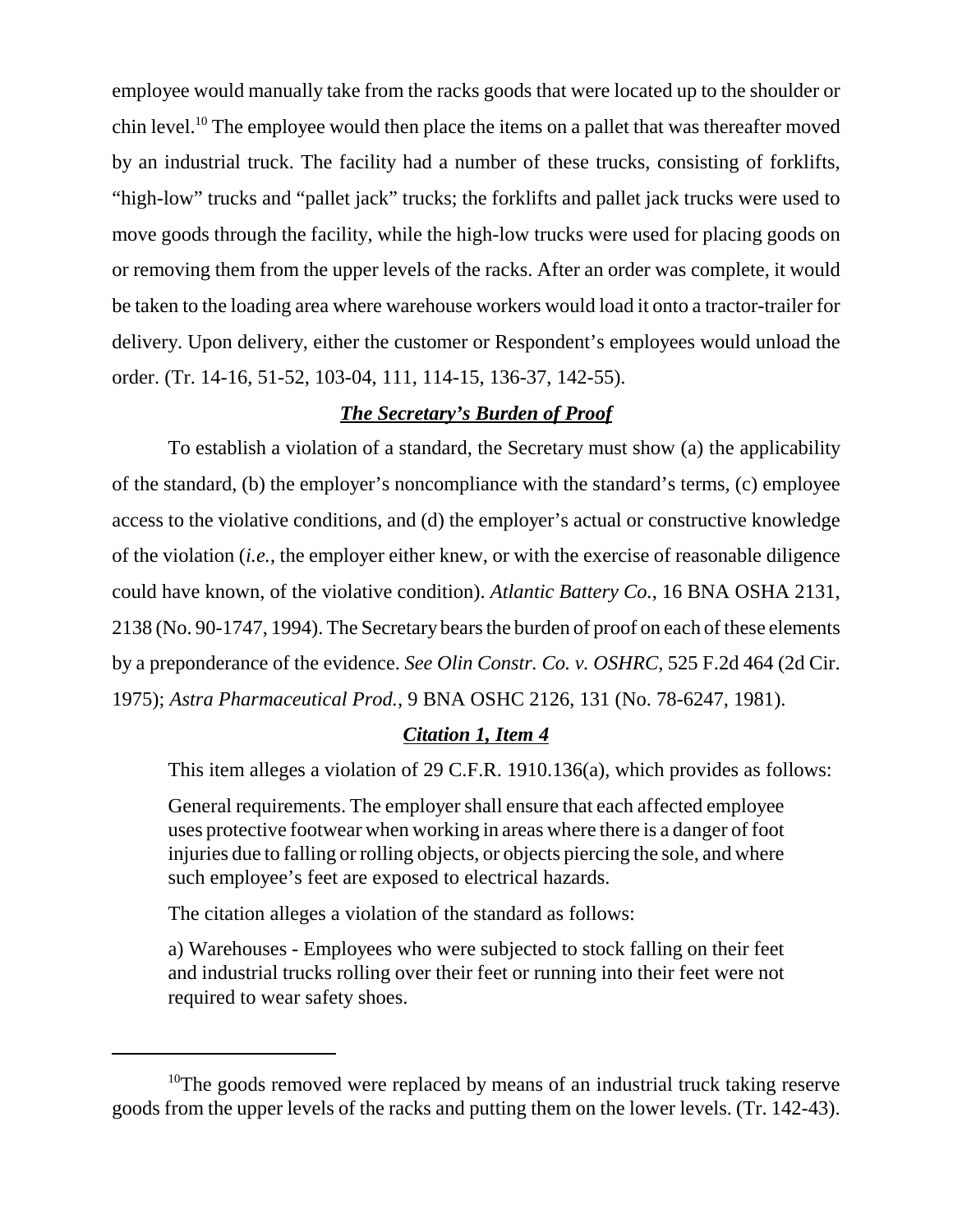OSHA compliance officer ("CO") Michele Schuhmann testified that this citation item was issued because, during her inspection, she observed numerous industrial trucks and stock being moved around in aisles and employees were wearing various types of non-safety shoes, including sneakers. She determined this condition was a hazard, in that stock could fall on the employees' feet or the moving equipment could hit or roll into their feet, and she photographed an employee who was wearing sneakers and manually moving a pallet over his feet. It was CO Schuhmann's opinion that a safety shoe meeting the ANSI standard for protective footwear would protect the toe area of an employee's foot because of the amount of impact and compression the toe box area is designed to handle.<sup>11</sup> (Tr. 17-19, 107, Ex. C-3).

CO Schuhmann obtained documentation from management that revealed that since 1998, employees had been injured by objects falling or rolling onto their feet. Exhibit C-4, a report dated December 6, 1999, indicated the right foot of an employee was injured when the truck he was driving ran into a steel post; when he jumped off, the truck ran over his right foot. Exhibit C-5, a report dated November 11, 1999, indicated that the fork of a truck struck an employee's foot as he was coming out of one of the stock aisles, causing pain and swelling to the employee's left toes. Exhibit C-7, a report dated October 16, 1998, showed that an employee was putting a block of dry ice into a cooler when it fell on his right big toe, resulting in a contusion. Exhibit C-8, a report dated November 17, 1999, showed that an employee was injured when an industrial truck driven by another employee accidentally bumped into his left ankle, causing it to bruise. The CO said she had been in a pallet-making company that had had industrial trucks going up and down the aisles and that the employees in that facility had worn steel-toed shoes.(Tr. 19-23, 28-34, 43, 68).

The standard's terms specifically require foot protection when employees are working in areas where their feet are exposed to injury from falling or rolling objects. The CO's testimony and Exhibits C-3-5 and C-7-8 show the presence of falling and rolling objects in

<sup>&</sup>lt;sup>11</sup>The ANSI standard, ANSI Z41-1991, requires safety shoes to meet certain performance requirements for resistance to compressive and impact forces. Safety shoes that meet the ANSI standard are designed to withstand from 1,000 to 2,500 compressive pounds and from 30 to 100 foot pounds. The shoe demonstrated at the hearing had a compressive resistance of 2,500 pounds and an impact resistance of 75 foot pounds. (Tr. 47-48; Ex. C-9).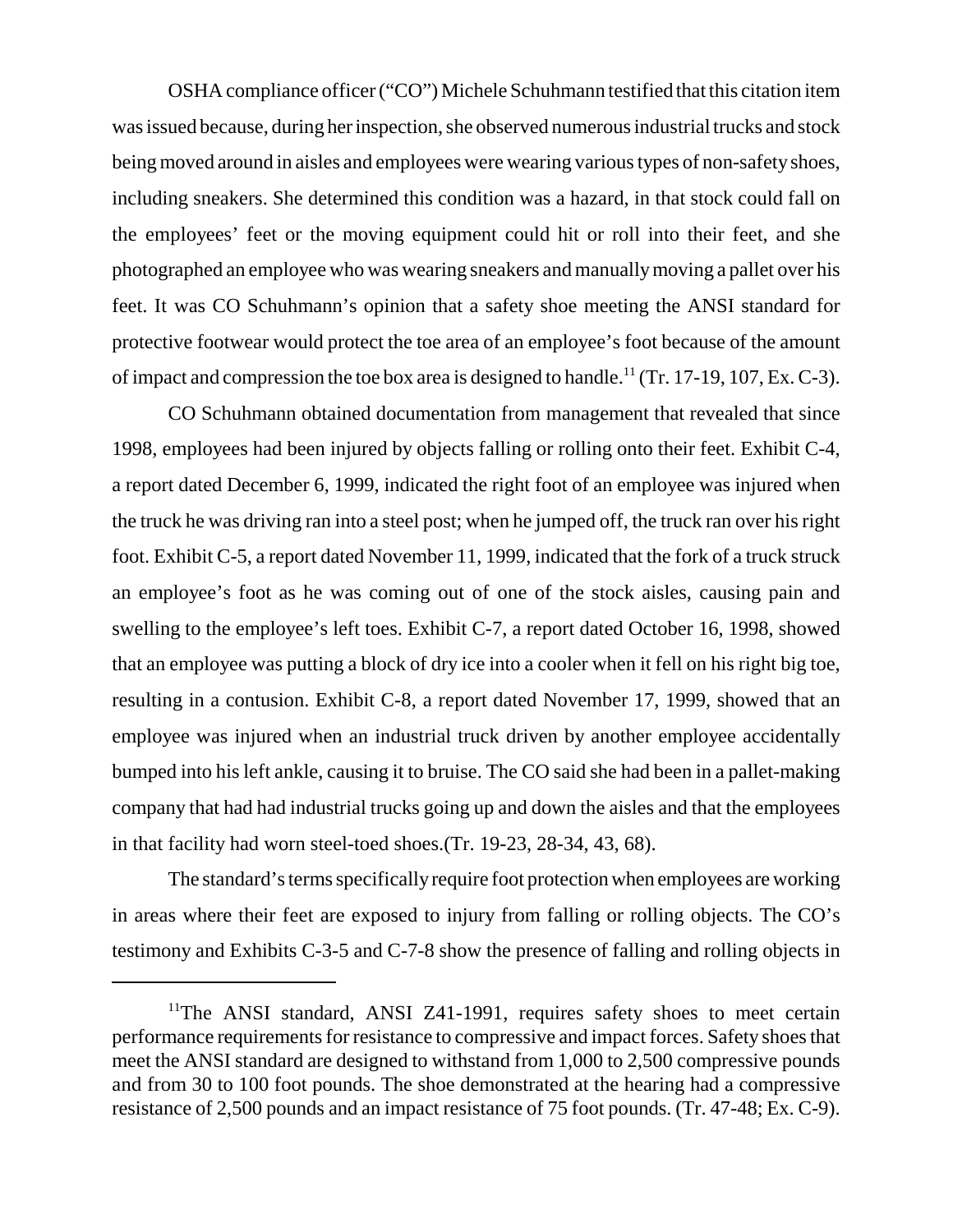the facility, that employees were not wearing safety shoes, and that employees had been injured from objects falling or rolling onto their feet. In addition, Raymond Moye, a tractortrailer driver and the chief shop steward at the facility, testified that he was not aware of any restrictions on the types of shoes that could be worn; he also testified that he usually wore a work-type boot, but he acknowledged he had worn sneakers. (Tr. 110-14). Accordingly, I find that the standard applies in this case, that Respondent did not comply with the terms of the standard, and that employees were exposed to the violative condition.

In regard to whether Respondent had knowledge of the violative condition, the OSHA standards for personal protective equipment ("PPE") are found in Subpart I of 29 C.F.R. 1910. Subpart I is performance oriented and contains guidance for the selection and use of PPE.12 It also contains non-mandatory Appendices A and B that provide guidance as to PPE for eye, face, head, foot and hand hazards. *See* 59 Fed. Reg. 16,362, April 6, 1994, and 59 Fed. Reg 33,911, July 1, 1994. The standard requires that employers ensure that protective equipment be provided, used, and maintained in sanitary and reliable condition, as necessary, to protect employees from workplace hazards. It also requires employers to ensure compliance with the individual requirements for particular types of PPE where articulated hazards are present. *See* 29 C.F.R. 1910.133 through 138. The employer must perform a hazard assessment in order to determine what PPE is needed. *See* 29 C.F.R. 1910.132(d). The hazard assessment will disclose the information needed to select the appropriate PPE for any hazards present or likely to be present at a particular workplace.

Since Subpart I is performance oriented, employers must act in a reasonably prudent manner in determining when and how employees who are exposed to foot injury hazards are to be protected. In *American Airlines, Inc. v. Secretary of Labor*, 578 F.2d 38 (2d Cir. 1978), the Court had to determine whether the airline had violated 29 C.F.R. 1910.132 by failing to require that all cargo handlers wear steel-toed safety shoes. In so doing, the Court stated that

 $12A$  performance-oriented standard sets out the criteria to be met through safe workplace performance-oriented goals. As such, specific requirements are not always addressed; rather, the goals of what is meant to be accomplished are addressed. A performance-oriented standard gives employers the flexibility to adapt the rule to the needs of the workplace situation, instead of having to follow specific rigid requirements.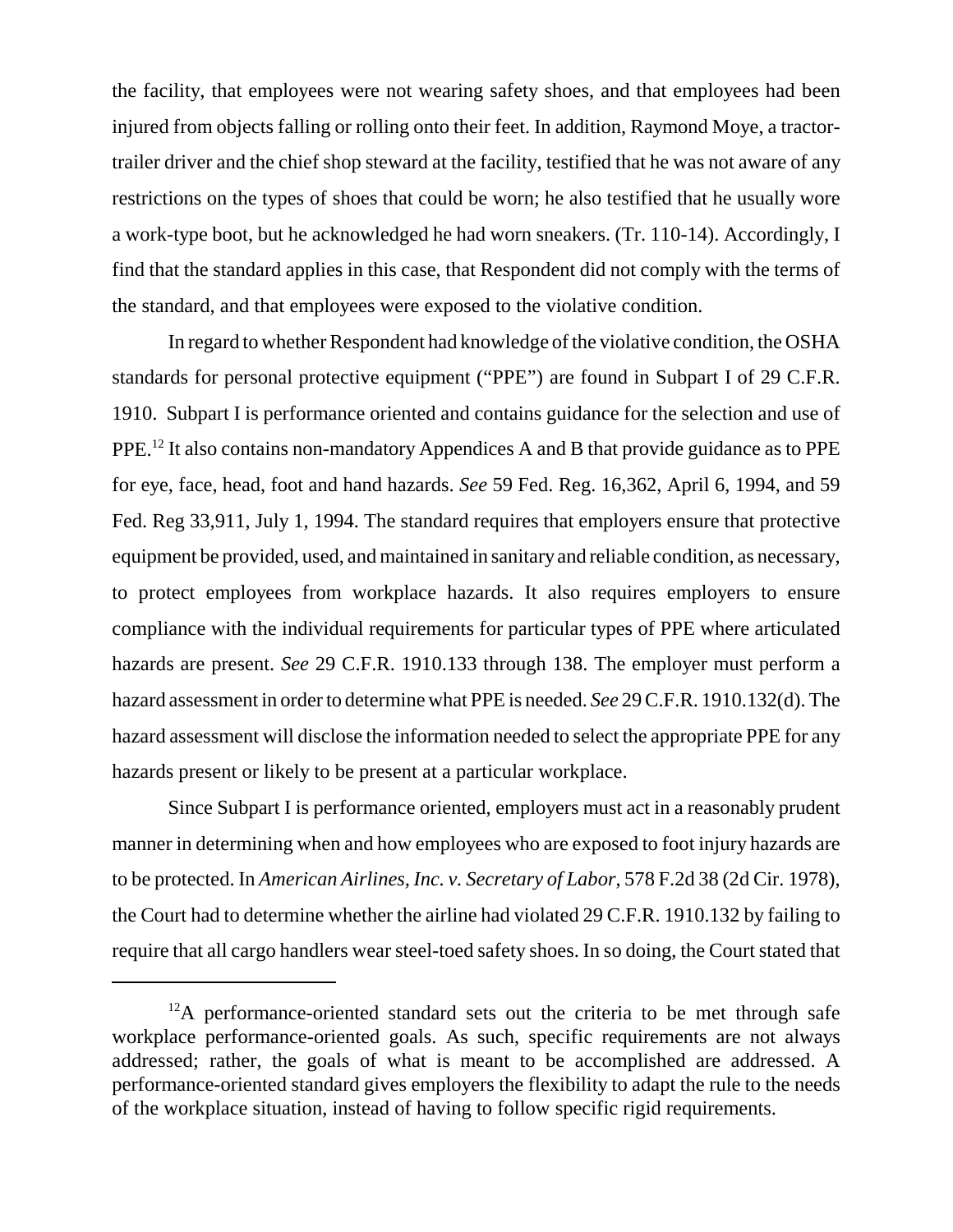one must consider "whether a reasonable person familiar with conditions in the industry would have instituted measures more elaborate than the precautions taken by the airline." *Id*. at 41. The Court noted that such an objective standard, proscribing conduct unacceptable in light of the common understanding and experience of those in the industry, provides the affected industry with sufficient notice of its responsibilities under what would otherwise be an extremely vague regulation.<sup>13</sup> The Court also noted that "[a]t the same time, ... OSHA is not precluded from promulgating, after notice and comment, new and specific regulations requiring safety precautions beyond those considered reasonable in the industry." *Id.*

In applying this test, the Commission has held that although industry custom and practice will aid in determining whether a reasonable person familiar with the circumstances and with any facts unique to the industry would perceive a hazard, they are not necessarily dispositive. *See Allegheny Airlines, Inc.,* 9 BNA OSHC 1623, 1631 (No. 14291 and 14345, 1981), and cases cited therein. Thus, industry practice cannot be the sole determinant as to whether a reasonable employer in the industry would regard a given set of facts as a hazardous condition requiring personal protective equipment, and it is proper to also consider such factors as the employer's history of prior injuries (including incidence and severity thereof) and the weight and number of articles being handled.

Additionally, Courts have recognized that actual knowledge of a hazard makes industry custom and practice irrelevant in terms of establishing notice of a hazard and the concomitant responsibility to afford protection from that hazard. Where an employer is shown to have actual knowledge that a practice is hazardous, the problem of fair notice does not exist. *Cotter & Co. v. OSHRC* , 598 F.2d 911, 914 ( 5th Cir. 1979) (specific, confirmed knowledge regarding a hazard warranting a steel-toed shoe requirement); *Cape & Vineyard Div. v. OSHRC* , 512 F.2d 1148, 1152 (1st Cir. 1975).

<sup>13</sup>The instant case arose in the Second Circuit. *See also Ryder Truck Lines v. Brennan,* 497 F.2d 230 (5th Cir. 1974) (cargo movers in trucking industry); *McClean Trucking Co. v. OSHRC*, 503 F.2d 8 (4th Cir. 1974) (cargo movers in trucking industry); *Arkansas-Best Freight Systems v. OSHRC*, 529 F.2d 649 (8th Cir. 1976) (cargo handlers at trucking company freight dock and workers who maintained and serviced trucks and trailers). In addition, *see Voegele Co. v. OSHRC,* 625 F.2d 1075 (3d Cir. 1980) (safety belts).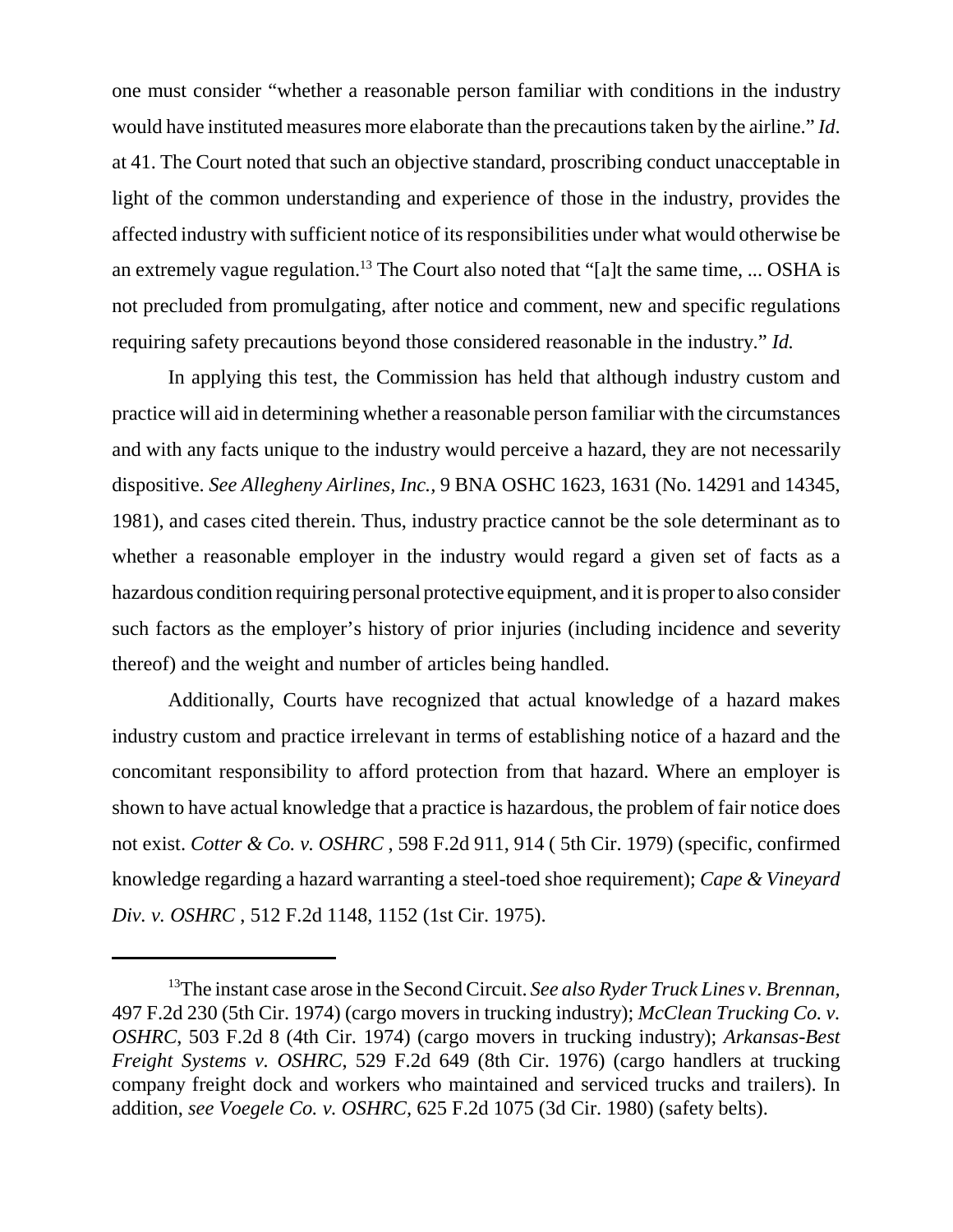The Secretary, citing to *American* Airlines, argues CO Schuhmann is a "reasonable person," noting that she had conducted 317 inspections since 1990, that the majority of the facilities had some type of warehouse or storage facility attached, and that one of her inspections involved a pallet-making facility where steel-toed shoes were worn. (Secretary's Brief, pp. 17-18). The Secretary's argument is unpersuasive. I find that CO Schuhmann's testimony regarding her previous inspections does not establish the depth of knowledge that would be required to show what a reasonable person familiar with the conditions in this industry would have implemented in terms of protective footwear. I also find that the one specific industry she mentioned -- pallet-making -- was far from similar to Respondent's facility, and the Secretary presented no evidence to establish any similarities. (Tr. 44). The CO's testimony that she had observed employees at other warehouses or storage facilities wearing steel-toed shoes is likewise not probative. When asked at how many of these facilities she had seen steel-toed shoes, she could only recall that there had been more than one, and she could not recall if there had been more than ten. (Tr. 108-09). This testimony negates any support for the Secretary's position that the CO's 317 previous inspections establish her knowledge of what is reasonable within this industry.

The Respondent, on the other hand, adduced testimony from Michael Novak, the company's vice-president of operations, in support of its position that no reasonably prudent person in the industry would have instituted a program of greater protection than was currently required based on the conditions at the facility. Novak testified that he had been in the distribution industry, either directly operating or supervising on both the national and the international level, for 30 years. These facilities were similar in nature to Respondent with respect to the operations involved and the types of products. None of his other employers, including Wal-Mart and other like companies, required employees to wear steel-toed safety shoes in their distribution operations. Furthermore, none of the companies Respondent had acquired had required its employees to wear such shoes. Additionally, Novak had toured or inspected various similar facilities as part of the "Best Practices" meetings he had attended,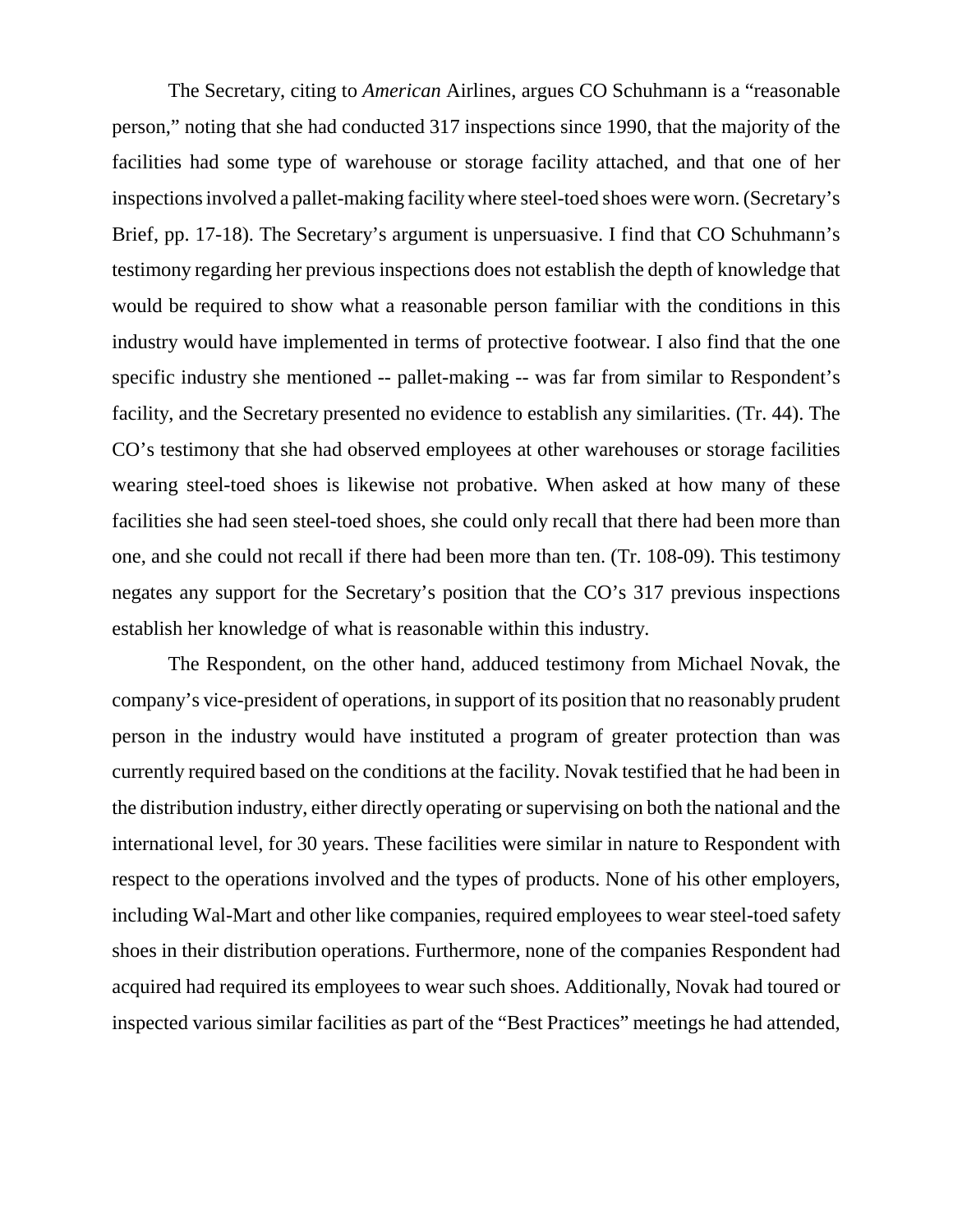which included safety practices.<sup>14</sup> He testified he had visited over 30 companies and at least 100 distribution warehouses all over the United States, including the area of the subject work site, and that none of these required safety shoes. As a result of his extensive visits to other companies and facilities, Novak concluded that there was no industry-wide requirement for employees of warehouse distributors to wear safety-toed shoes. (Tr. 128-34).

As previously stated, the Commission has held that industry custom and practice are not the sole factors in determining whether a reasonable person familiar with the facts and circumstances of the industry would perceive a hazard. It is the Secretary's position that the evidence of Respondent's accident history as well as a previous OSHA inspection provide notice of the cited hazard. However, I find that the evidence adduced does not prove such knowledge by a preponderance of the evidence. The three foot accidents noted above represent an extremely low incidence of non-severe injuries, and although they do show that a hazard existed, they do not provide objective or reasonable notice that safety shoes should have been worn in Respondent's facility.<sup>15</sup> In view of the record and my findings in this matter, I conclude that the Secretary has not met her burden of proof with respect to establishing knowledge of the hazard. Item 4 of Citation 1 is therefore vacated.

## *Citation 1, Item 3*

This item alleges a violation of 29 C.F.R. 1910.36(b)(4), which provides as follows:

In every building or structure exits shall be so arranged and maintained as to provide free and unobstructed egress from all parts of the building or structure at all times when it is occupied. No lock or fastening to prevent free escape from the inside of any building shall be installed except in mental, penal, or corrective institutions where supervisory personnel is continually on duty and effective provisions are made to remove occupants in case of fire or other emergency.

 $14$ In 1993, Novak attended a "Best Practices" meeting at the Hanaford distribution center that is located just outside of Albany. At that time, Hanaford was considered a "world class" distribution center, and it did not require safety shoes for warehouse employees. (Tr. 133-34).

<sup>&</sup>lt;sup>15</sup>Although C-4-5 and C-7-8 set out four incidents, the accident reported in C-8 involved an employee's ankle. The standard addresses the hazard of foot injuries; thus, there are only three injuries relevant to this discussion.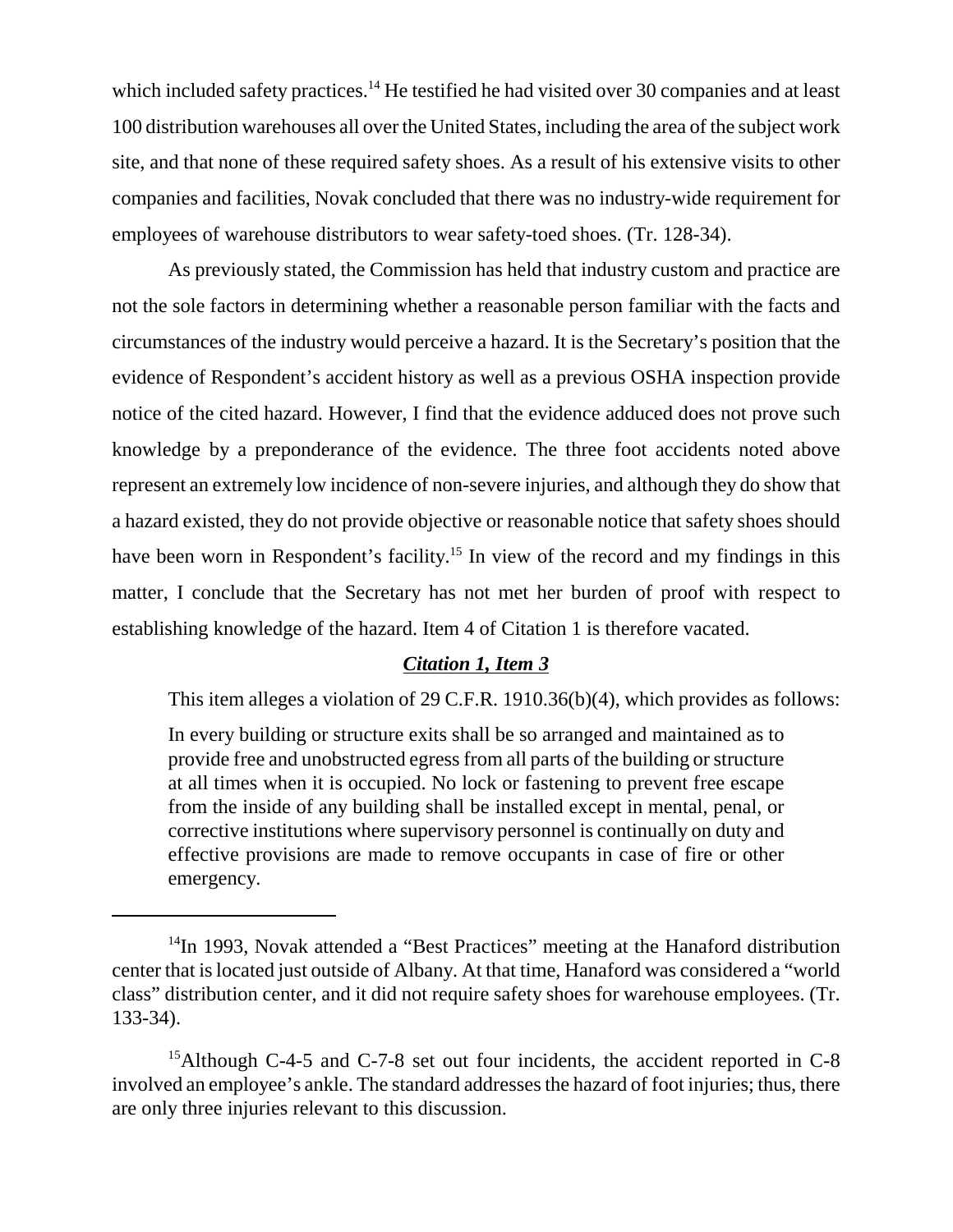CO Schuhmann testified that this item was issued because there were two exit doors in the facility that could not be opened; one door was locked and could not be opened until a key was obtained, and the other door was stuck. The first door was located by the battery charging station, and when she pushed on the handle the door did not open; she then tried the handle three more times, and, as she did so, pushed on the door with all the weight of her body, but it still would not open.<sup>16</sup> The CO said that a management official had to use a key to open the door. She also said that she watched this person put the key in the keyhole before pushing the handle, after which the door opened freely. (Tr. 58-65, 73-80; Ex. C-10).

CO Schuhmann further testified that the second door was in close proximity to the first door and that she first tried to open it by pressing on the handle and pushing against the door with the weight of her body; she tried to open the door twice more in this same way, but it still would not open. The CO said a management official tried the door about two times before it finally opened. She also said that this door was the next exit down from the first door and that both were on the same side of the building. (Tr. 60-63, 81-82, 87; Ex. C-11).

Raymond Moye, the chief shop steward, testified that he saw the CO try to open the doors, and he corroborated her account of her efforts to open the second door. Specifically, he recalled that she threw herself into the door three times and that a maintenance man then threw himself into the door and it opened. He could not recall if the maintenance man had to do this more than once, but he recalled it opening for the maintenance man. (Tr. 112-13).

Respondent presented evidence that the emergency doors at the facility were not ever locked. Joseph Sevrie, the lead porter who regularly maintained such doors, testified it was impossible for the first door to have been locked so as to prevent it from being opened and that the lock mechanism shown in Exhibit C-10 was used to reset the emergency door handle after it was opened. (Tr. 156-59; Ex. R-1(a)-(b)). Theresa Boening, an employee who participated in the inspection, testified that there were no locks on the emergency doors and that the lock mechanisms ensured the doors were closed, not locked. She said she saw the CO attempt to open the first door and that the door did not open; however, she did not recall the

<sup>&</sup>lt;sup>16</sup>The CO indicated that her weight at the time was 247 pounds. (Tr. 63).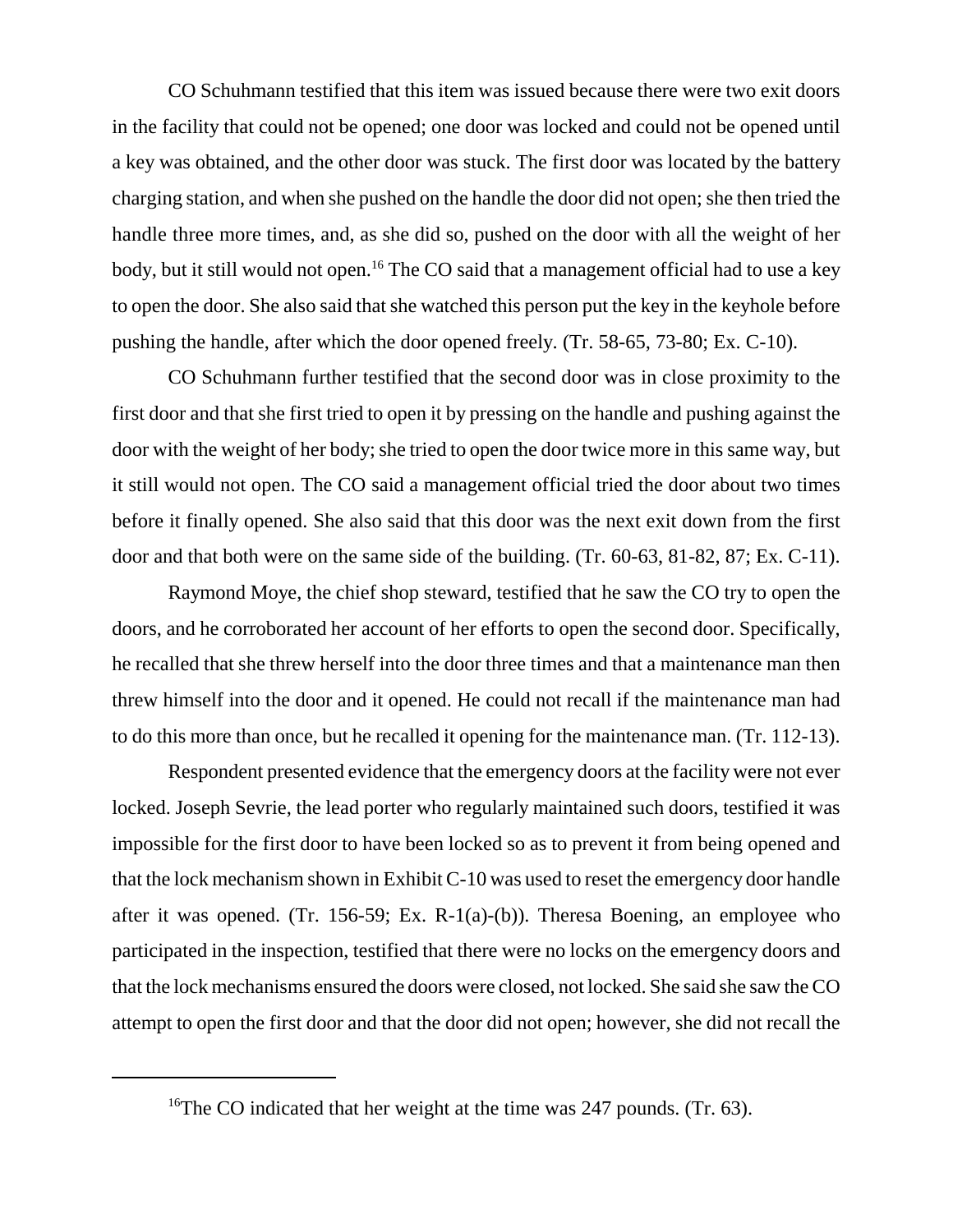CO stating to anyone that the door was locked. She also said that after the CO left the area, she herself went over to the door and opened it by throwing her hip into it, and she noted that after the door was opened it had to be reset with a key. As Boening recalled, the CO opened the second door but it was "difficult" for her to do so. Boening herself later went over to the door and had no trouble opening it. (Tr. 162-65, 173-75).

As to the second door, it is clear from the foregoing that the testimony of the CO and Moye was largely in agreement. It is also clear that, although Boening's testimony about the second door differed from that of the CO and Moye, the testimony of these three witnesses establishes that the second door did not open easily and that force was required to open it. As to the first door, there was a significant difference between the testimony of the CO and that of Boening. However, Boening's testimony about the lock mechanisms on the exit doors agreed with that of Sevrie, and, in my opinion, the Secretary did not rebut their testimony in this regard. On the other hand, Boening's testimony about the first door establishes that the CO was not able to open it. On balance, I find that the record demonstrates that while the first door was not in fact locked it nonetheless was not easily opened.

Under Commission precedent and the language of the standard, to prove that a door violates section 1910.36(b)(4), the Secretary must show that the door (1) is an "exit" and (2) that it deprives employees of "free and unobstructed egress" from the areas in which they work. *See Gould Publications*, 16 BNA OSHC 1923, 1924 (No. 89-2033, 1994); *Spot-Bilt, Inc.*, 11 BNA OSHC 1998, 2000-01 (No. 79-5328, 1984). It is clear from the record that the cited doors were exit doors. It is also clear, based on my findings above, that neither door was easily opened. The fact that the doors would not open without the use of force persuades me that the doors did not provide "free and unobstructed egress" as required by the standard. I find, therefore, that the standard applies, that its terms were violated, and that employees were exposed to the violative condition. I further find that Respondent should have known of the condition, since it was one that the lead porter should have detected during the course of his maintenance and inspections of the doors. Accordingly, the Secretary has met her burden of proof with respect to this citation item.